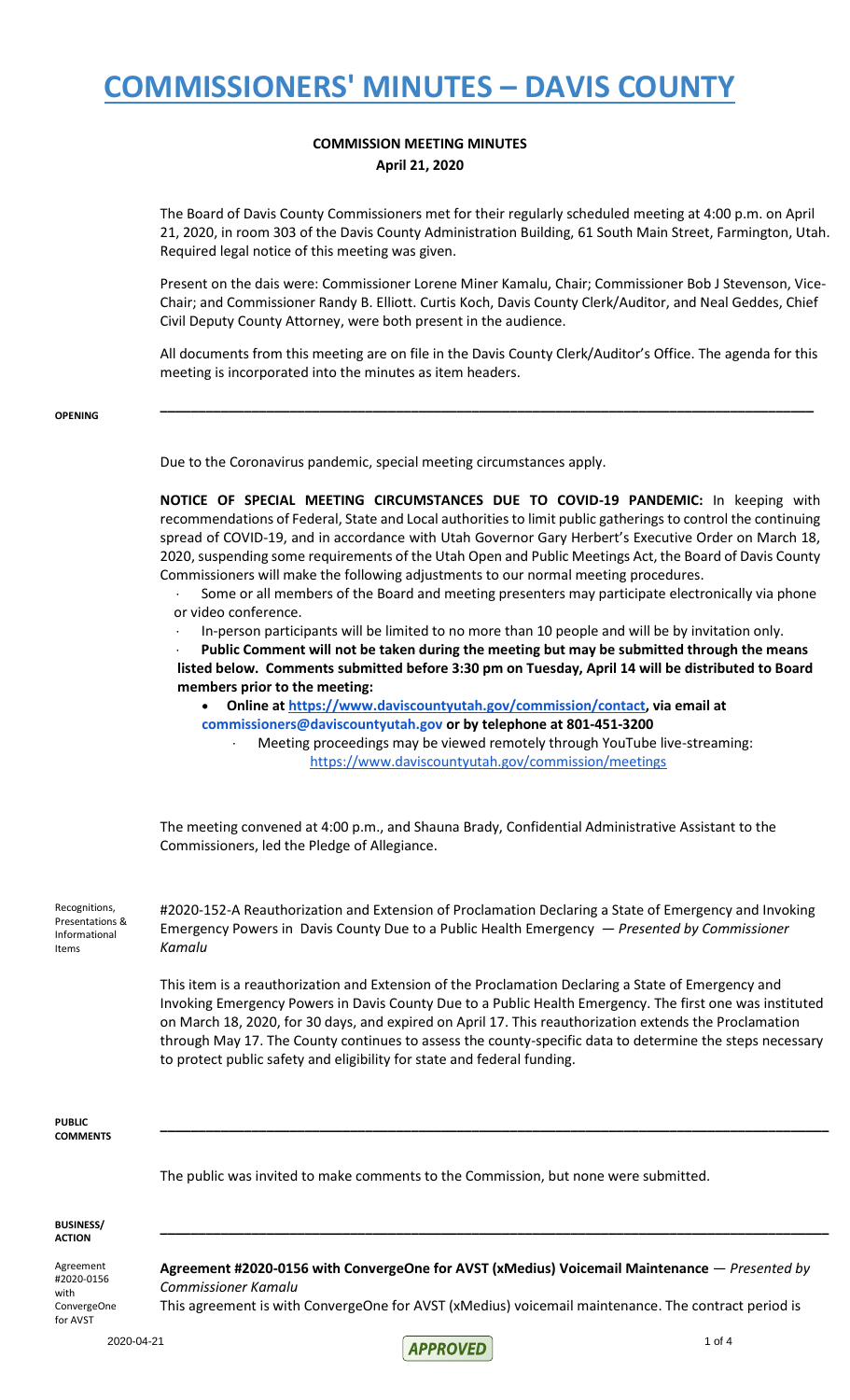(xMedius) .<br>Voicemail Maintenance 04/29/2020 to 04/28/2021. The payable amount is \$5,228.80.

Motion to Approve: Com. Elliott Seconded: Com. Stevenson All voted Aye

Donation #2020-0157 with US Bank for meals provided to Sheriff's Office employees during the COVID-19 Emergency Management response

**Donation #2020-0157 with US Bank for meals provided to Sheriff's Office employees during the COVID-19 Emergency Management response**— *Presented by Commissioner Kamalu*

This donation agreement with US Bank provided lunch to the Sheriff's Office employees during the COVID-19 Emergency Management response on April 9, 2020. The contract period is 04/09/2020 to 04/09/2020. The receivable amount is \$250.

> Motion to Approve: Com. Elliott Seconded: Com. Stevenson All voted Aye

Memo of Understanding #2020-0158 with Securusprovide each inmate one free Video Connect session per week until the stay at home order is lifted **Memo of Understanding #2020-0158 with Securus- provide each inmate one free Video Connect session per week until the stay at home order is lifted**— *Presented by Commissioner Kamalu* This memo of understanding with Securus provides each inmate one free Video Connect session per week until the stay at home order is lifted. The contract begins 4/21/2020. There is no associated cost. Agreement #2020-0159 with Pine Cove Consulting to update WIFI at the Davis Conference Center **Agreement #2020-0159 with Pine Cove Consulting to update WIFI at the Davis Conference Center** — *Presented by Commissioner Kamalu* This agreement is with Pine Cove Consulting to update WIFI at the Davis Conference Center. The contract period is 04/21/2020 to 12/31/2020. The payable amount is \$76,638.55. Agreement #2020-0160 with Creative Empire, LLC dba Mango Languages for language learning database for Davis County Library **Agreement #2020-0160 with Creative Empire, LLC dba Mango Languages for language learning database for Davis County Library** — *Presented by Commissioner Kamalu* This agreement is with Creative Empire, LLC dba Mango Languages, the language learning database for the Davis County Library System. It's an increase of \$641, or a five percent increase over last year by way of comparison—increases in the database cost range from two to five percent annually. Mango offers basic language instruction in over 90 languages, including America Sign Language, Chinese, German, Hebrew Russian, and Yiddish, and specialty languages like medical Spanish and Russian slang. The database can be accessed through the library's web page via the County website at [http://www.daviscountyutah.gov/.](http://www.daviscountyutah.gov/) The contract period is 04/21/2020 to 03/31/2021. The payable amount is \$13,479.

Agreement # 2020-0161 with Precision Power Inc. for threeyear backup generator service for 4 locations

**Agreement #2020-0161 with Precision Power Inc. for three-year backup generator service for 4 locations: 1) Admin Bldg; 2) Public Works; 3) Animal Care; and 4) Legacy Events Center** — *Presented by Commissioner Kamalu*

This agreement is with Precision Power Inc. for a three-year backup generator service for the County Administration Building, the Public Works Building, the Animal Care Building, and the Legacy Events Center. The contract period is  $04/21/2020$  to  $04/30/2023$ . The payable amount is \$3,611 per year.

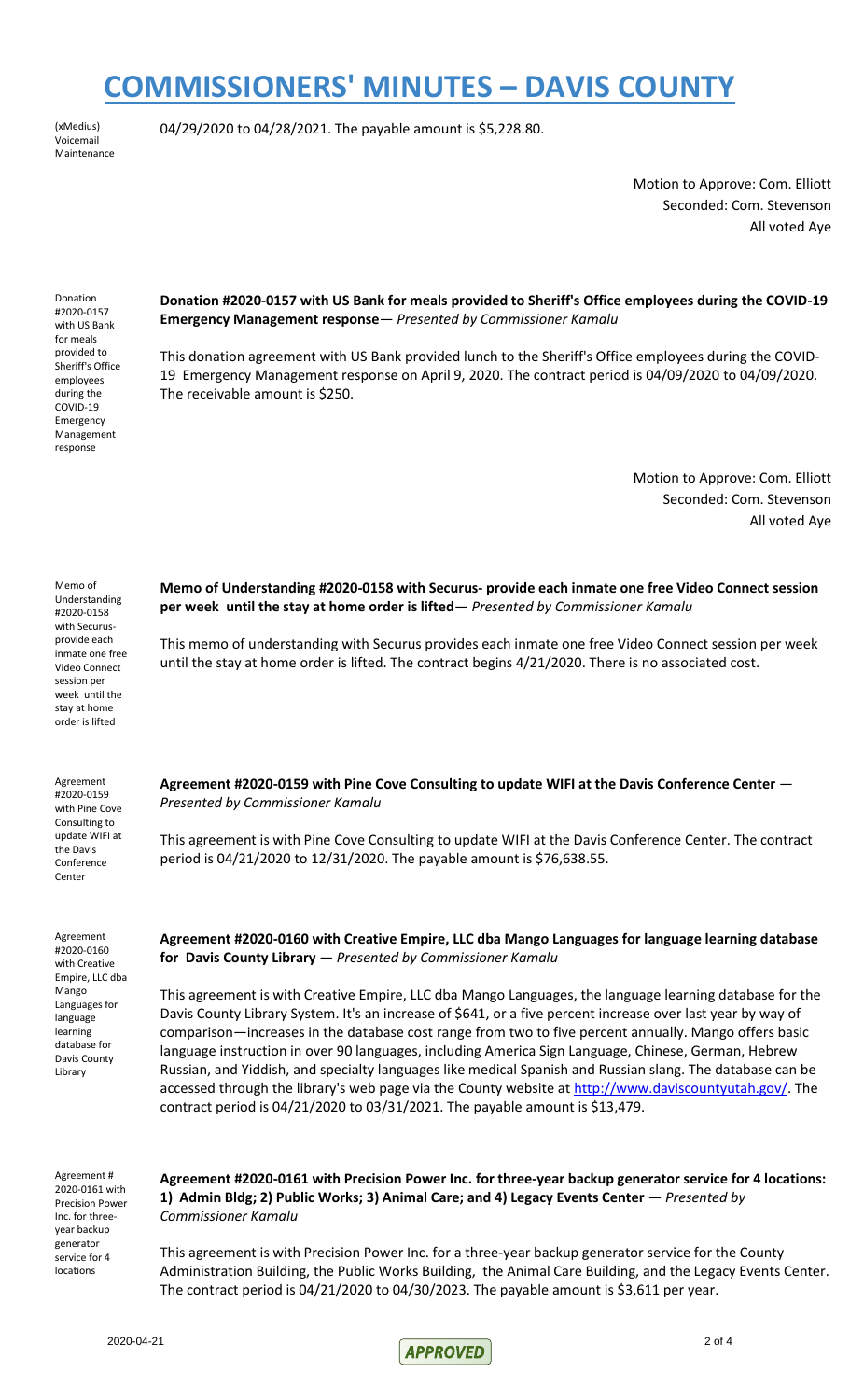Summary List #2020-0162 of Animal Care adoption agreements: January 2020 (97); February 2020 (83); and March 2020 (69)

**Summary List #2020-0162 of Animal Care adoption agreements: January 2020 (97); February 2020 (83); and March 2020 (69)** — *Presented by Commissioner Kamalu*

This summary list of Animal Care adoption agreements covers the period beginning January 1 through the end of March 2020. In January, there were a total of 97 adoptions, in February, there were 83, and there were 69 in March. The contract period is 01/01/2020 to 03/31/2020.

#2020-0163 Application to Indigent Capital Defense Fund for costs associated with the defense of Michael Jameel Hines

**#2020-0163 Application to Indigent Capital Defense Fund for costs associated with the defense of Michael Jameel Hines** — *Presented by Commissioner Kamalu*

This item applies to the Indigent Capital Defense Fund for costs associated with the defense of accused Michael Jameel Hines. The contract period begins on 04/21/2020. The receivable amount is to be determined.

#2020-0164 Consider approval of Davis County Federal Awards Policy and Procedures

**#2020-0164 Consider approval of Davis County Federal Awards Policy and Procedures** — *Presented by Curtis Koch, Clerk/Auditor*

This item is a request to consider the approval of the Davis County Federal Awards Policy and Procedures. It includes the federal award guidelines that need to be put in place to ensure county compliance with the receipt of federal funds relative to COVID-19 and for Community Development Block Grant (CDBG) funds. The policy effective date is 04/21/2020.

Curtis expressed thanks for the hard work put into creating this policy by Heidi Voordeckers, Chief Deputy Clerk/Auditor, and Mike Kendall, County Senior Civil Counsel. He also thanked Janet Hanson and Shauna Brady for putting it on the meeting agenda on short notice.

> Motion to Approve All Remaining Items: Com. Stevenson Seconded: Com. Elliott All voted Aye

Commissioner Elliott moved to recess to Board of Equalization. Commissioner Stevenson seconded the motion. All voted Aye.

**\_\_\_\_\_\_\_\_\_\_\_\_\_\_\_\_\_\_\_\_\_\_\_\_\_\_\_\_\_\_\_\_\_\_\_\_\_\_\_\_\_\_\_\_\_\_\_\_\_\_\_\_\_\_\_\_\_\_\_\_\_\_\_\_\_\_\_\_\_\_\_\_\_\_\_\_\_\_\_\_\_\_\_\_\_\_\_\_**

**BOARD OF EQUALIZATION**

Property Tax Register Property Tax Register matters were presented by Curtis Koch, Davis County Clerk/Auditor, as follows:

Under Auditor's Adjustments, were there two requests to abate taxes for Veteran Exemption for 2019.

Motion to Approve: Com. Stevenson Seconded: Com. Elliott All voted Aye

Commissioner Elliott moved to reconvene Commission Meeting. Commissioner Stevenson seconded the motion. All voted Aye.

 $2020-04-21$  3 of 4